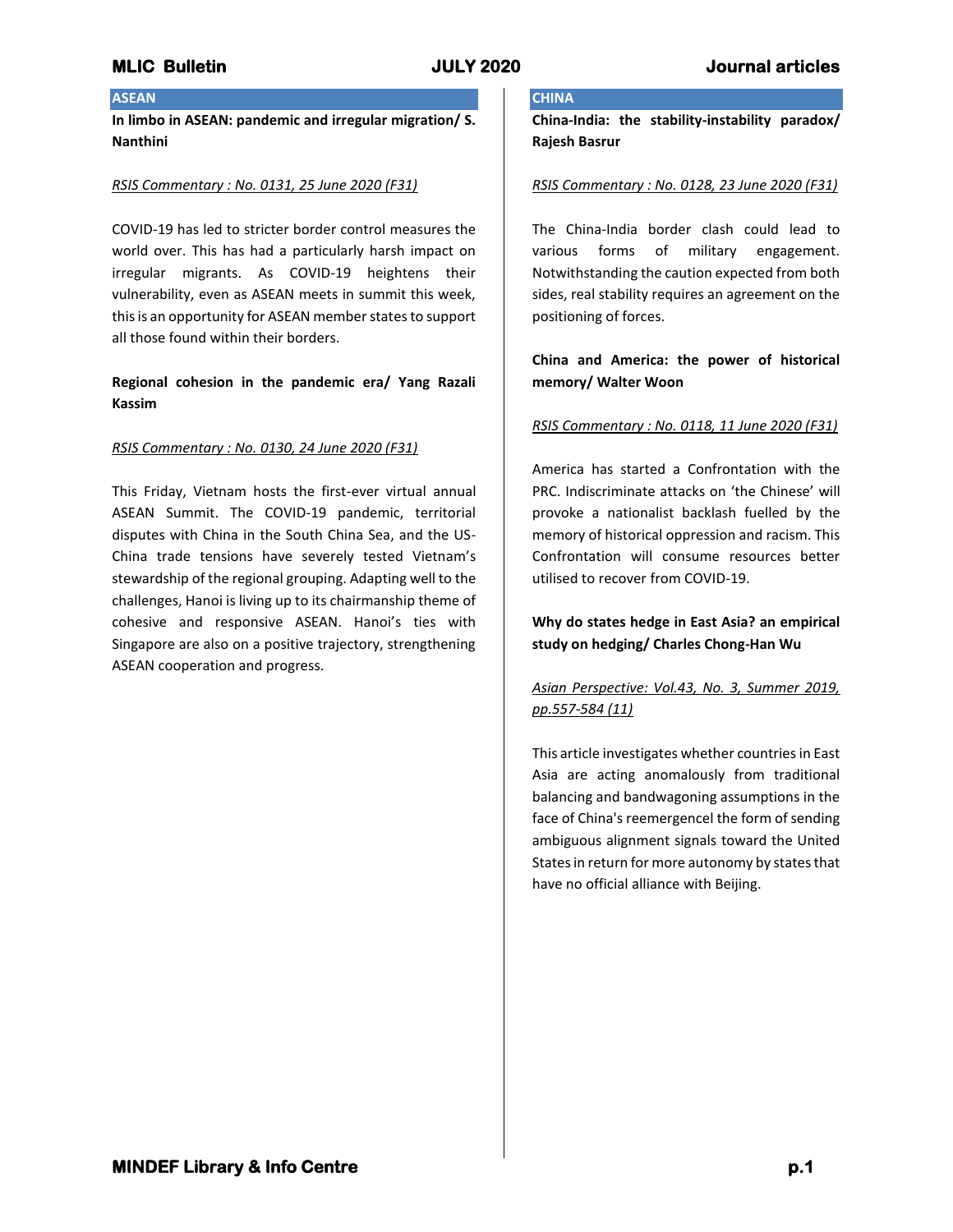# **CHINA**

**China's rise and balance of power politics/ Zhen Han and T V Paul**

# *The Chinese Journal of International Politics: Vol.13, No.1, Spring 2020, pp.1-26 (Online)*

China is rapidly emerging as a serious contender for America's dominance of the Indo-Pacific. What is noticeable is the absence of intense balance of power politics in the form of formal military alliances among the states in the region.

## **Can China change the international system? the role of leadership/ Deborah Welch Larson**

# *The Chinese Journal of International Politics: Vol.13, No.2, Summer 2020, pp.163-186 (Online)*

As one of the great powers, China should follow moral values in its foreign policy in order for them to attain international leadership and thus influencing other states by leading as an example which can attract supporters by providing benefits instead of using coersion. Hence this article evaluates the feasibility of China's attainment of humane authority, which is related to status.

### **COMMAND**

**Mission command is essential to mission success/ Matthew Conners**

### *Proceedings US Naval Institute: April 2020, pp.42-45 (86)*

With only general instructions, sailors have managed to accomplish their mission objectives which is essential for the success of their overall mission.

# **COVID-19**

**Bapakism in Jokowi's pandemic handling: the cultural dimension/ Muhamad Arif and Sigit S. Nugroho**

### *RSIS Commentary : No. 0133, 29 June 2020 (F31)*

The Jokowi administration has been widely criticised for its handling of the COVID-19 pandemic, given its slow response, as well as inconsistent and unclear policies. Is there a cultural explanation for the president's less than satisfactory posture during this pandemic period?

# **Pandemic conundrum: to control or to trust?/ Yasmine Wong**

## *RSIS Commentary : No. 0132, 26 June 2020 (F31)*

The COVID-19 pandemic has blurred the boundaries between private and public life. Government efforts to discourage socially irresponsible behaviour have emboldened individuals to report, shame, and berate individuals who flout rules. This rise in mutual surveillance erodes trust in the community, and in social capital.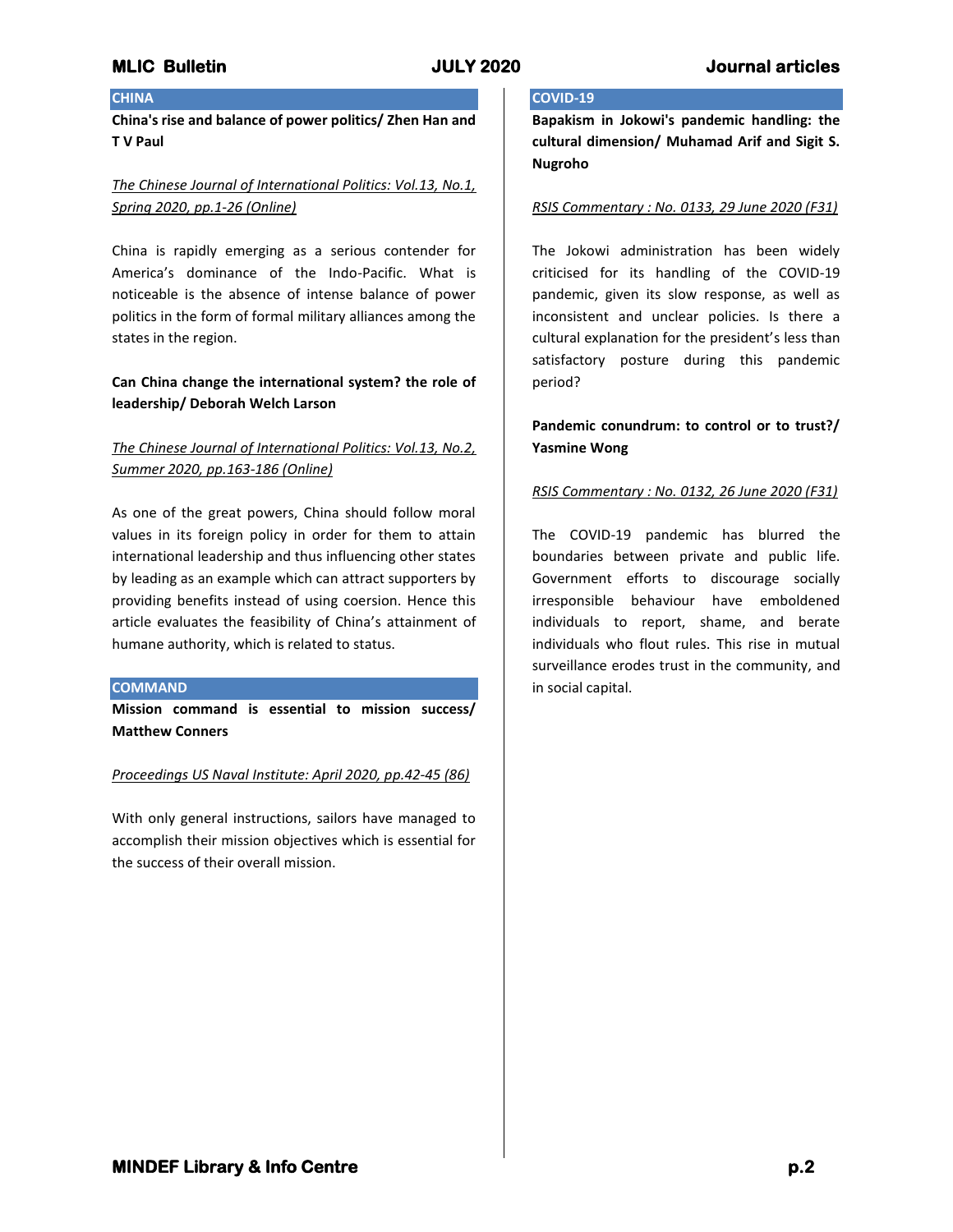## **COVID-19**

**US-China rivalry post-pandemic: how will the world look like?/ Victor R Savage**

### *RSIS Commentary : No. 0125, 18 June 2020 (F31)*

COVID-19 has created a game changer in the US-China hegemonic rivalry. Both hegemons are affected economically and politically by the pandemic; the question is who will rise stronger out of this global catastrophe.

## **'Infodemic': more than a public health crisis/ Dymples Leong**

### *RSIS Commentary : No. 0123, 17 June 2020 (F31)*

COVID-19 demonstrates that a pandemic is more than just a public health crisis - it is also a communications emergency. With clear, effective policy planning and implementation, public messaging can be a highly effective way of mobilising citizens to tackle COVID-19 together.

**Pandemic, technology & privacy: how far will the state go?/ Muhammad Faizal Abdul Rahman and Gulizar Haciyakupoglu**

#### *RSIS Commentary : No. 0119, 12 June 2020 (F31)*

As more countries use technology to enhance anti-COVID-19 measures, surveillance and privacy are undergoing shifts in practice and norms. These shifts may have profound effects on social governance and create new issues in a post-pandemic world.

**Pandemic response: the women, peace and security agenda/ Tamara Nair**

### *RSIS Commentary : No. 0114, 8 June 2020 (F31)*

In this time of compounding global crisis, the world needs to come together to not only fight the pandemic but to also preserve our commitments to certain shared beliefs. One of these is the eradication of gender inequality even in the midst of this humanitarian crisis.

## **CYBER**

**Towards understanding cybersecurity capability in Australian healthcare organisations : a systematic review of recent trends, threats and mitigation/ L Offner**

*Intelligence and National Security : Vol. 35, No 4, June 2020, pp.556-585 (99)*

It examines recent trends in healthcare cybersecurity breaches that can disrupt essential services if patient safety and privacy are compromised. This systematic review compares international and Australian health system cybersecurity landscapes in relation to the introduction of universal electronic health records. The cybersecurity risk to healthcare, including ransomware attacks, hacking of personal medical devices and theft of personal medical data, is continuously rising. Stolen health records are worth more than records from any other industry, due to the high value of personal information.

#### **INDONESIA**

**Indonesia's Islamic charities: plugging gaps in economic relief/ Alexander R Arifianto and Jonathan Chen**

#### *RSIS Commentary : No. 0126, 19 June 2020 (F31)*

Although the Indonesian government has increased its budget deficit to accommodate a larger stimulus package, it is seen as insufficient to address the economic damage from the COVID-19 pandemic. Philanthropic organisations, in particular, Islamic charities, have stepped in to fill the gaps.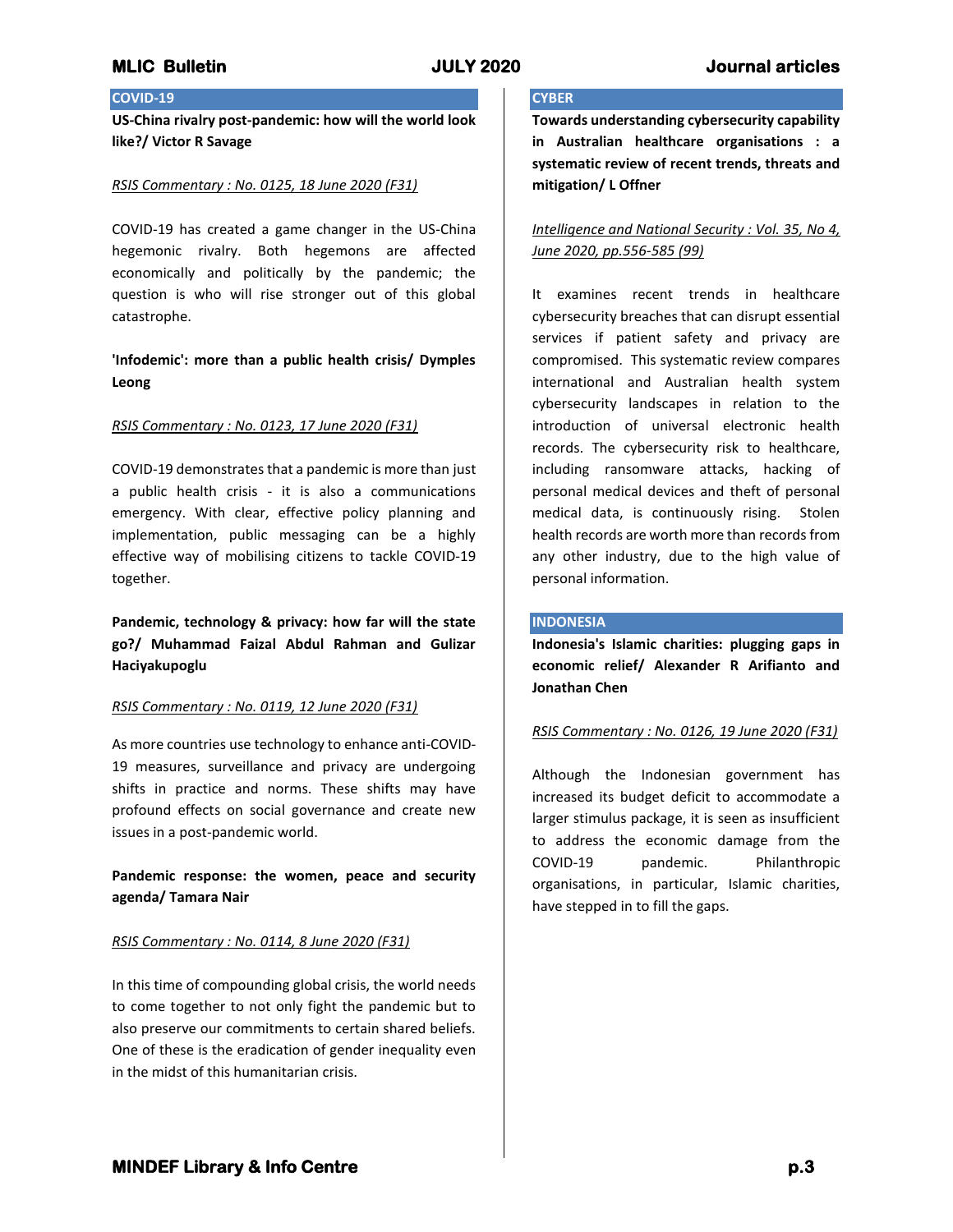**IT**

**Pandemic and beyond: phishing in a larger pond/ Jennifer Yang Hui and Teo Yi-Ling**

## *RSIS Commentary : No. 0121, 15 June 2020 (F31)*

The greatly increased reliance on technology for work, education, business, and social interaction during the COVID-19 pandemic has opened up opportunities for cyber criminals. It is highly probable that post-COVID-19, this reliance will lead to a hyperconnected world.

## **KOREA**

**Loss aversion and risk-seeking in Korea-Japan relations/ Chaekwang You and Wonjae Kim**

# *Journal of East Asian Studies : Vol 20, Issue 1, March 2020, pp.53-74*

This article provides an enhanced understanding of the domestic political foundation of South Korean leaders' increasingly contentious attitude toward Japan.

# **MILITARY**

**On fortification: military architecture, geometric power, and defensive design/ Derek s Denman**

# *Security Dialogue : Vol.51, No.2-3, April-June 2020. pp. 231-247 (47)*

This article discusses fortification as a technique of power in which warfare, the design of the built environment and the organization of space are intertwined. It also follows the trajectory within military architecture by which linear fortifications became defense in depth and asks how transformations of 'depth' in contemporary warfare have come to integrate more complex, non-linear notions of space and time.

**Women's participation in the Jordanian military and police: an exploration of perceptions and aspirations/ Katherine R. Maffey and David G. Smith**

# *Armed Forces & Society: Vol. 46, No. 1, January 2020, pp.46-67 (3)*

Women's military participation has been associated with military function and organization, social structure, culture, and political factors. This article explores that these factors and their subcategories simultaneously help and hinder them by using Jordanian military's women as a case study.

**Why military organizations are cautious about learning?/ Hans Hasselbladh and Karl Yden**

# *Armed Forces & Society: Vol. 46, No. 3, July 2020, pp.475-494 (3)*

Military organization globally tend to focus on learning. Compared to other organization, military organizing is predicated on rigorous thinking. Hence this article discusses how military logic of action might be enacted differently in other sociocultural contexts.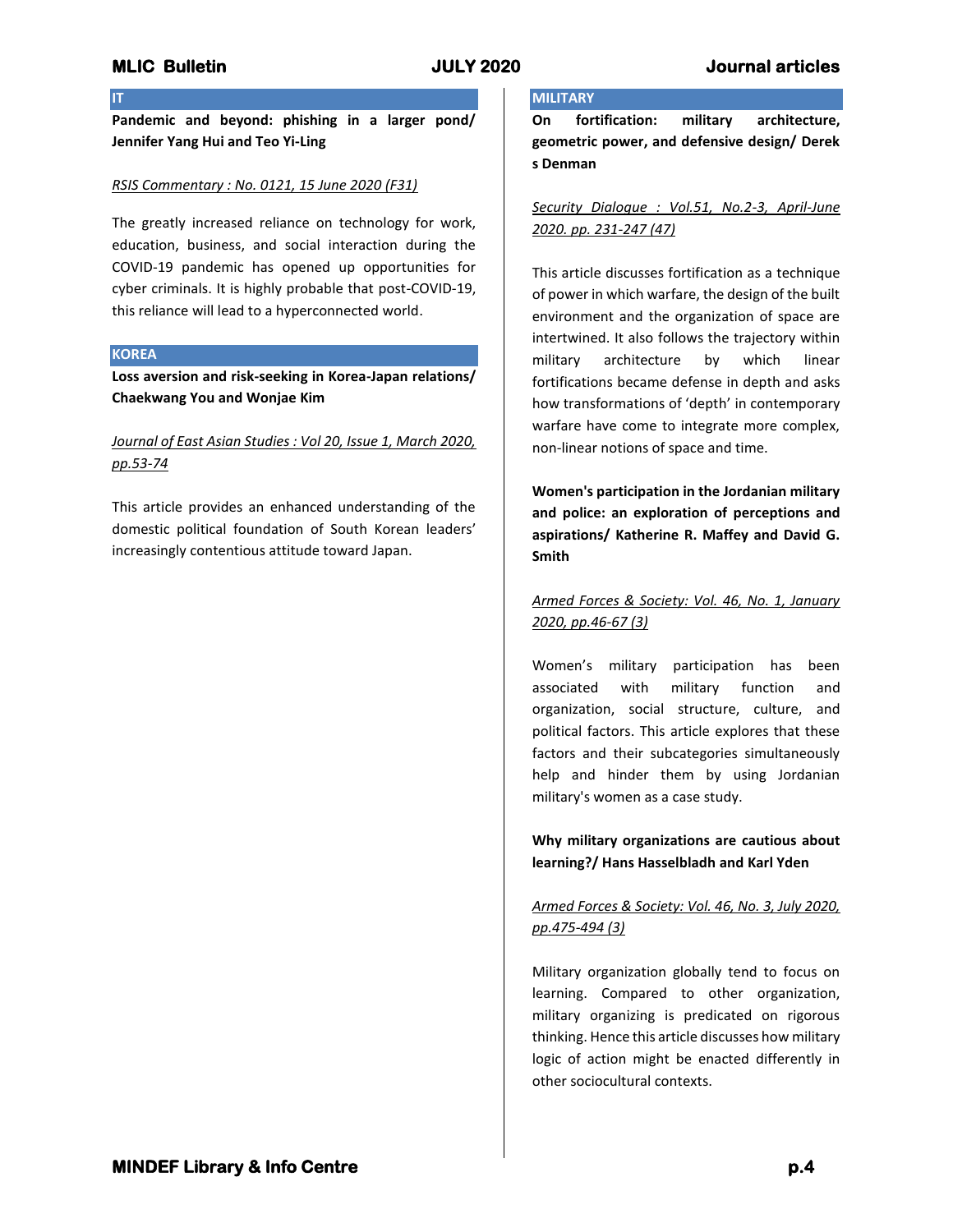# **PEACEKEEPING**

**Just different hats? comparing UN and Non-UN Peacekeeping/ Corrine Bara**

# *International Peacekeeping: Vol 27, No 3, June 2020, pp.341-368 (96)*

The article is the novel dataset on non-UN peacekeeping strength and personnel composition to overcome the near-exclusive focus on UN missions in the scholarship on peacekeeping effectiveness. These studies have demonstrated that UN peacekeeping, and especially the deployment of sizable contingents of armed troops, is an effective tool to lower violence and keep the peace once obtained. The same empirical patterns from non-UN peacekeeping, or is there something particular about UN peacekeepers that make them more suitable for managing civil conflicts?

**Breaking the balance? the impact of peacekeeping deployments on civil - military relations/ Monalisa Adhikari**

# *International Peacekeeping: Vol 27, No 3, June 2020, pp.369-394 (96)*

The UN, notably the UN's Department of Peacekeeping Operations (DPKO), has been unable to use its leverage over military forces in TCCs to push through reforms on civil military relations. Instead, peacekeeping deployments bring significant institutional, political and financial benefits to the security forces in TCCs, which impacts the civil-military equilibrium within them. In doing so, the article does not claim a direct causal relationship between peacekeeping deployments and the state of civilmilitary relations in FCAS, but rather seeks to explore the contours of their interaction. To pursue these arguments, I borrow from Owens to define civil-military relations as: allocation of responsibilities and prerogatives between the civil government and the military establishment.

### **PEACEKEEPING**

**Red under blue : Chinese humanitarian a in UN Peacekeeping missions/ Jung Jae Kwon**

# *International Peacekeeping: Vol 27, No 3, June 2020, pp.417-444 (96)*

This article provides evidence that Chinese peacekeepers systematically engaged in very similar types of humanitarian behaviour regardless of their unit type or area of operations. The documents humanitarian activities of Chinese national contingents in UN peacekeeping operations and suggests that Chinese soldiers are executing a humanitarian program likely orchestrated by its national military organization. This article also discusses factors inherent in the current UN peacekeeping regime that enable national contingents, including but not limited to those of China, to engage in independent humanitarian action while serving under the UN flag.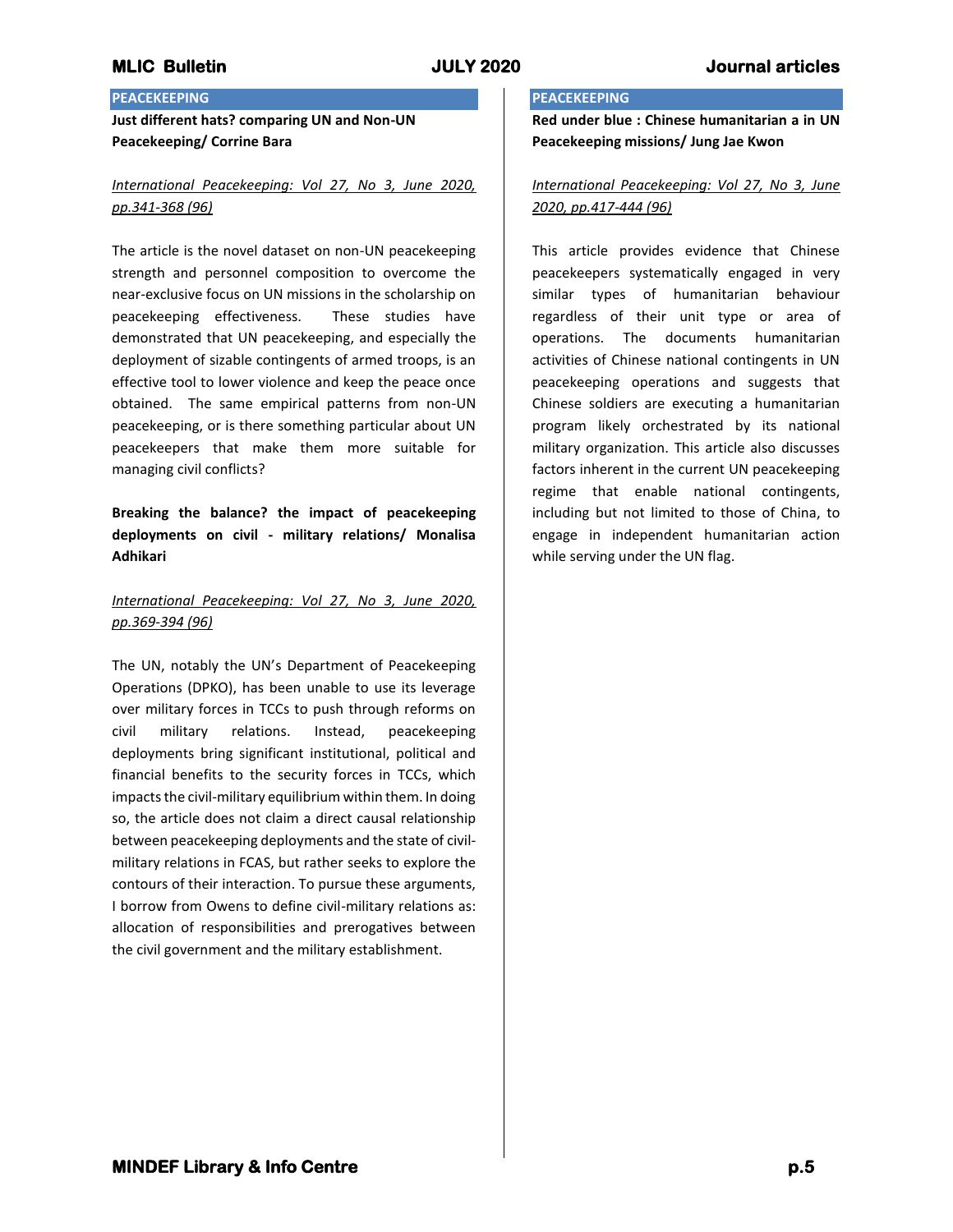# **SECURITY**

**Sino-Indian face off: 'mutual security'?/ PS Suryanarayana**

## *RSIS Commentary : No. 0124, 18 June 2020 (F31)*

The latest confrontation between China and India in the western sector of their disputed frontier has turned violent. Both countries officially reported casualties during the de-escalation phase. However, China's earlier announcement of an agreement to "ameliorate the border situation" had raised hopes of some stability in this year of Sino-Indian 'celebration' of seven decades of diplomacy.

# **Everyday secrecy: oral history and the social life of a topsecret weapons research establishment during the Cold War/ William Walters**

# *Security Dialogue : Vol.51, No.1, February 2020. pp. 60-76 (47)*

The article examines the state secrecy, the ways in which security actors experience, practise and negotiate secrecy in their everyday work lives that has been overlooked.

# **Security in the balance: how Britain tried to keep its Iraq War secrets/ Owen David Thomas**

# *Security Dialogue : Vol.51, No.1, February 2020. pp. 77-95 (47)*

State secrecy is incompatible with the values of liberal democracy if there is no publicly reasonable justification for the concealment. But the question of how to keep state secrets amidst suspicion that no such justification exists or those secrets contain evidence of wrongdoing? Hence this article maps and critiques the justificatory strategies that were used by the British state in refusing to disclose secret material related to the 2003 Iraq War, despite widespread accusations of hidden deception and illegality.

# **SINGAPORE**

**Pandemic and vulnerability: lessons from Lee Kuan Yew/ Liu Enxiao**

## *RSIS Commentary : No. 0116, 10 June 2020 (F31)*

A sovereign city state is born with vulnerability. Though the COVID-19 pandemic is magnifying this vulnerability, the wisdom of Lee Kuan Yew in beating odds faced by Singapore is still highly relevant. He has built a cohesive, noncomplacent and resilient society.

# **Pandemic response: role of the state/ Luca Farrow**

## *RSIS Commentary : No. 0115, 9 June 2020 (F31)*

The COVID-19 pandemic has bolstered the case for large-scale government intervention in the economy and in ensuring social welfare. It has thrown into further doubt the neoliberal notion that shrinking the public sector to empower the private market will deliver optimal social and economic outcomes.